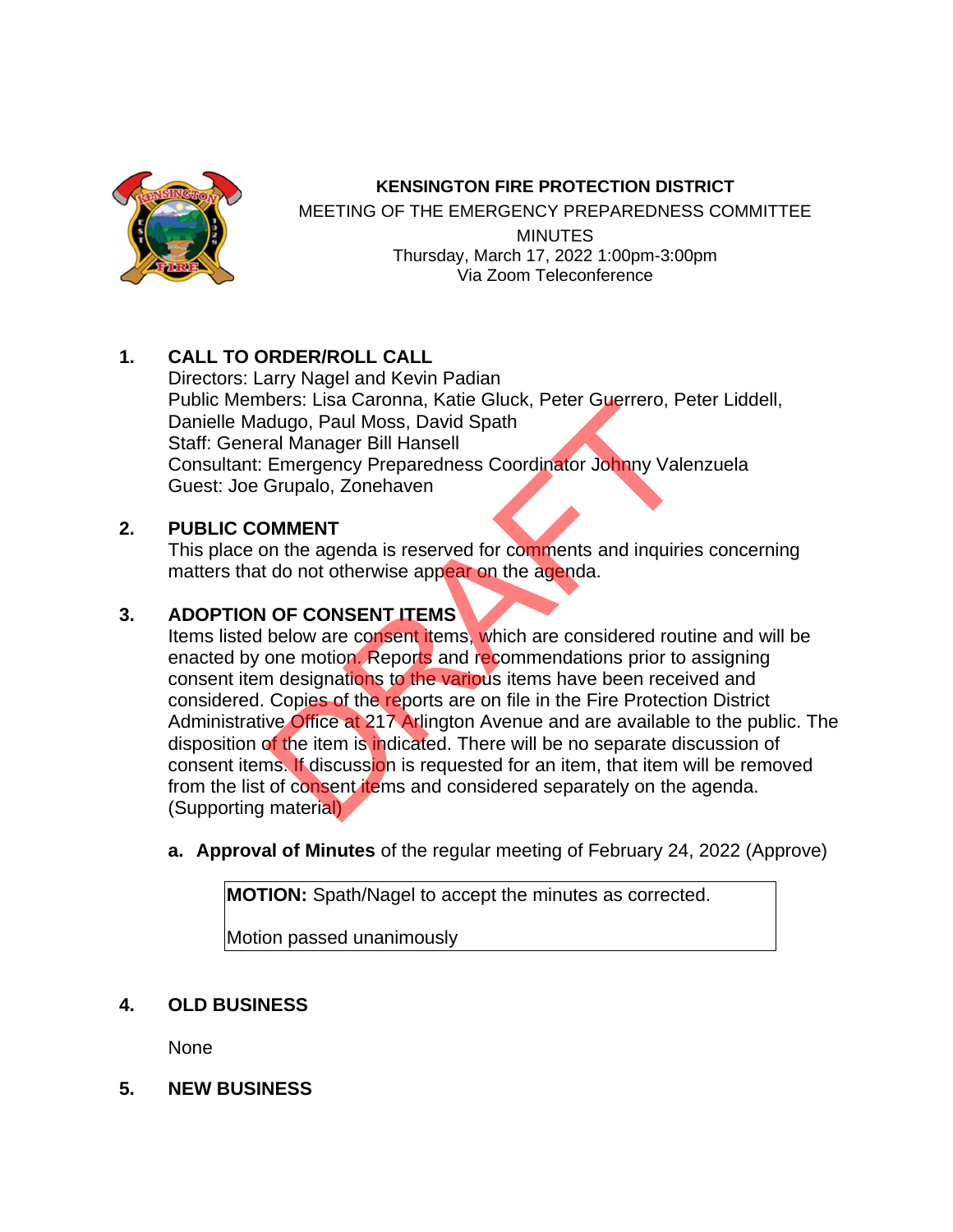### **a. Emergency Public Address (EPA) Systems and Zonehaven**

Discussion of the deployment and coordination of EPA devices with Zonehaven's Joe Grupalo, former battalion chief of EC-K Fire Department (see attached report from Joe Grupalo, plus updated Q&A submitted by Board Members) Kevin introduced the topic by saying the discussion would cover how EPAs work, and how they are activated. Kevin mentioned that Meredith, Lorraine, and Heather have left CWS and Julie Cavallero will now head up the CWS effort.

Danielle Madugo asked if the Berkeley EPAs are installed yet and when can we see them. Joe said the Berkeley EPA system has been ordered but it is not yet installed.

Lisa Caronna asked when and how the EPAs would be activated. Specifically, who would create the messages. Joe stated the Fire Department and Police Department would be responsible for

Bill Hansell noted that when there was a fire in Lucas Valley he had no problem hearing the EPS system even though it was a very windy night.

David Spath asked about how the EPA systems address overlap. Joe noted that the speakers are spaced according to topology, not zones. In talking with Berkeley Fire Department Chief May, the systems can be interconnected to allow communities to share systems. the same the Benkeley LPA system has been ondered<br>a a asked when and how the EPAs would be activate<br>create the messages. Joe stated the Fire Departme<br>build be responsible for<br>noted that when there was a fire in Lucas Valle

Kevin noted that Mike Shanks had told him that we needed an open bidding process so that we are talking to other EPA vendors as well

Paul Moss asked which public properties would we use for placing EPAs.

Kevin asked Robert Rogers (John Gioia's office) about what precedents are set about placing EPAs on

Danielle Madugo asked about which areas have conducted drills using an EPA system. Joe mentioned that the speakers are tested every month.

Peter Liddell asked about placement of the siren. Peter stated that the county has an easement of eight feet from every road.

Peter mentioned that the EPAs system would be useful for an earthquake for informing the public of evacuation routes that are still viable.

Dave Spath asked about the vulnerability of the devices to wildfire. Joe men-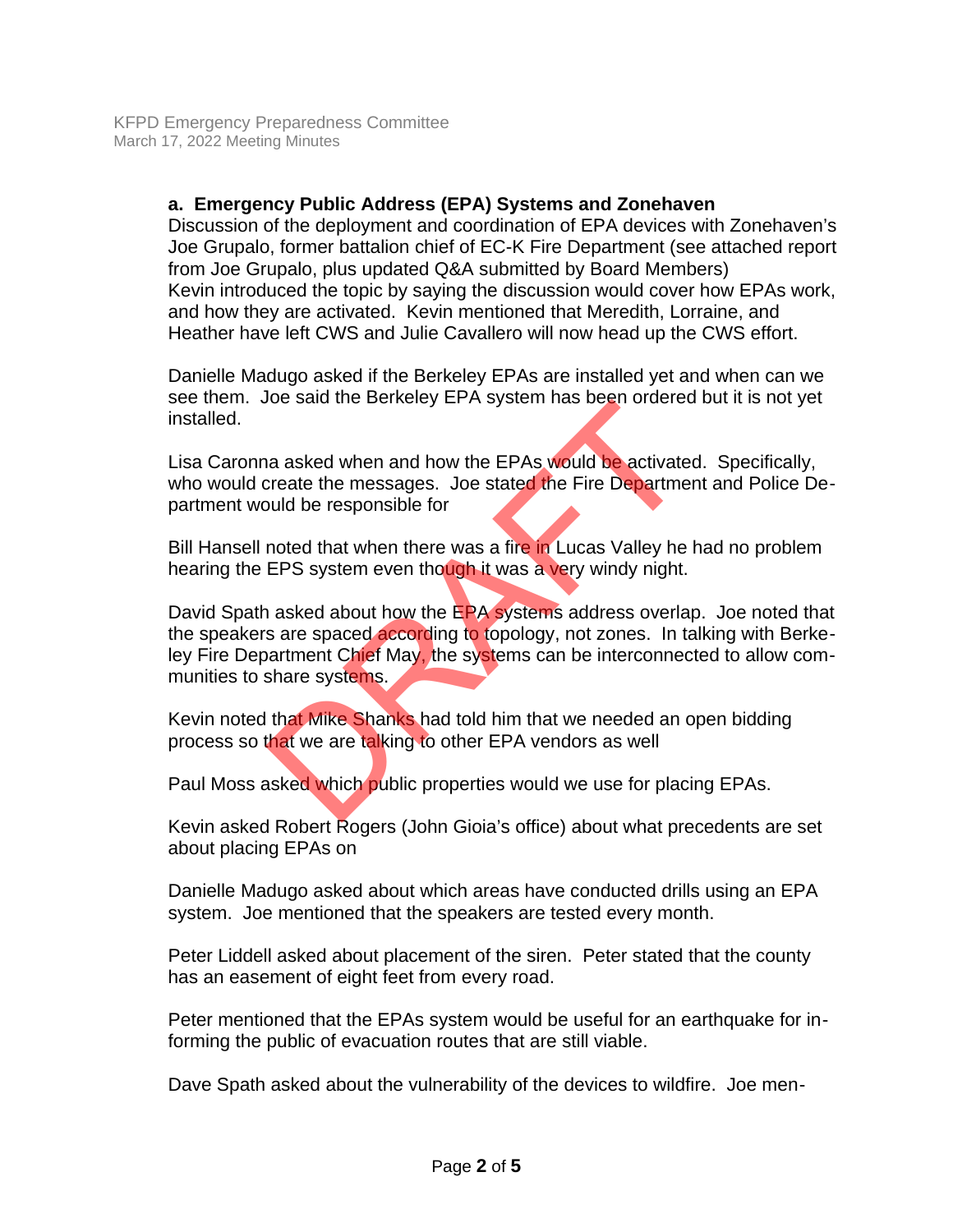tioned that as long as the vegetation management is good, the devices should survive.

Dave Spath asked about satellite speakers and what service they use. Joe mentioned

Dave asked about coordination between CWS and Genasys EPAs. The LRAD system was used as a secondary system, with CWS being used as the primary. Joe responded that Zonehaven does directly send messages out to the public. This is illustrated on the slides Joe provided (see attached).

Lisa Caronna asked about the cost. Joe stated that that Berkeley contract \$2M comes to \$130K per speaker (except installation). Maintenance is a few thousand per year per speaker.

Danielle Madugo noted that there is a parking lot behind the school that belongs to Richmond.

Danielle Madugo asked about Everbridge. Joe answered that Everbridge does the alerting software and partners with Genasys. Everbridge also owns Nixle. Other alerting vendors include CodeRed and Blackberry.

Kevin noted that he promised Chief Pigoni that he would ask how important it is to "know your zone." Joe stated that

Public comment from Katya de Neergaard. She asked how tall the poles are, and the answer is 40 feet. She also asked if people not signed up for Zonehaven can used the Zonehaven software. The answer is yes. She also asked if Zonehaven has any other software. a asked about the cost. Joe stated that that berke<br>130K per speaker (except installation). Maintenanc<br>ar per speaker.<br>dugo noted that there is a parking lot behind the sch<br>d.<br>dugo asked about Everbridge. Joe answered that

Public comment from Linnea Due asked about the systems provide a warning sound and a voice message.

Danielle Madugo asked if Genasys speakers could be used for earthquake warning systems.

Bill Hansell noted that he has checked into the Laguna Beach RFP and that state has. It's not clear that we can sole source like Berkeley did.

## **b. EPAs: Information about acquisition and deployment in Mill Valley, Laguna Beach, Berkeley, etc.**

See attached information from Brendan Manning (Laguna Beach), two reports from Berkeley, and refer to previous Q&As on Mill Valley)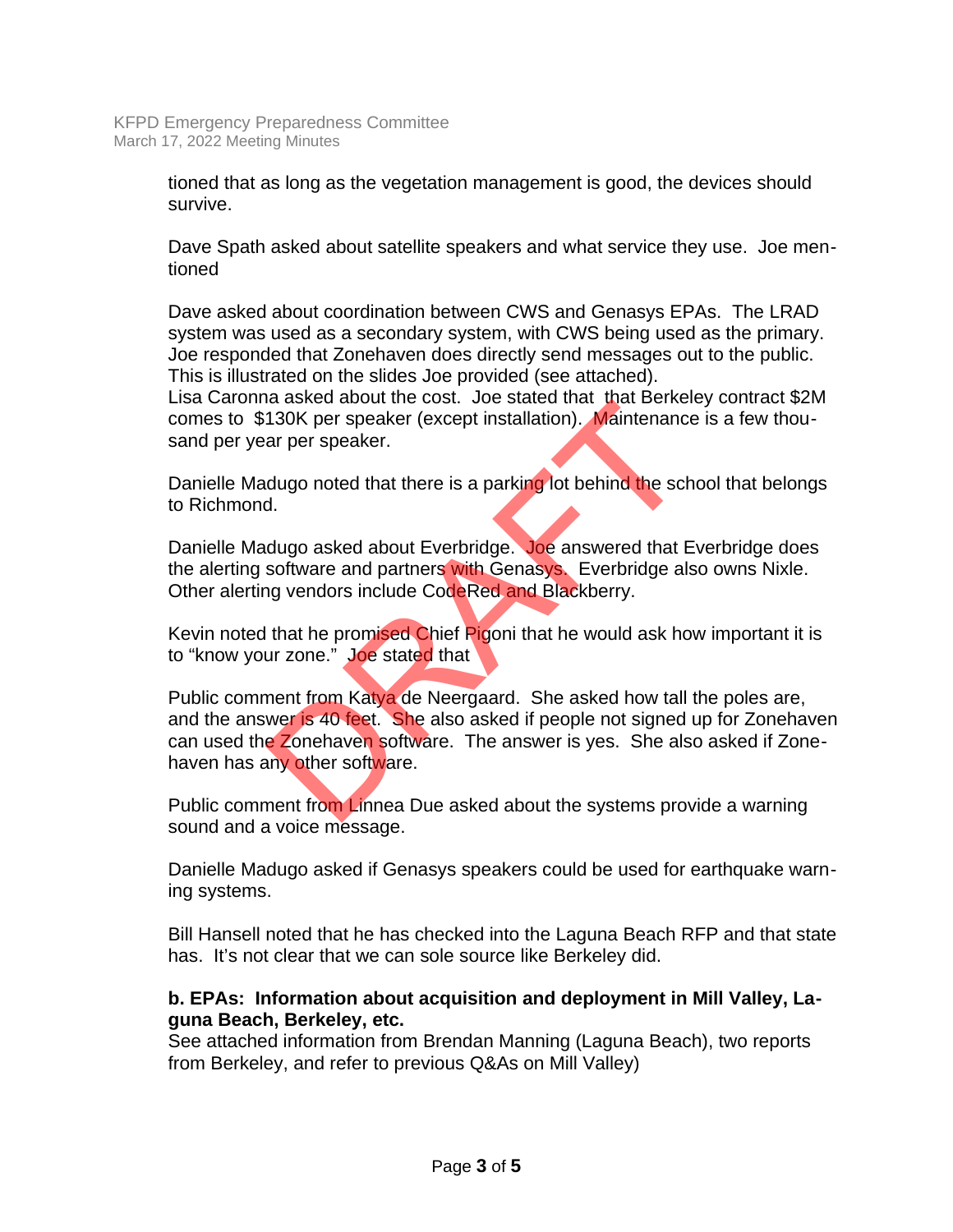Kevin spoke about the Laguna Beach experience.

Paul Moss asked about how Laguna Beach determined that their experience with the EPA system was a success.

Dave Spath noted that Laguna Beach will followup on the experience.

**MOTION:** Nagel/Spath to recommend to the board that the district create an RFP for the design of an EPA system for Kensington.

Motion adopted by consensus without objection

#### **c. EPAs: Plan to educate and survey residents**

Proposal to finalize and distribute an educational document and survey to residents

Kevin started the discussion of the need for a survey to determine public opinion on the need for an installation of a EPA system. It turns out the survey was inadvertently omitted from the agenda packet, but it was included in the agenda packet for the last meeting. In adopted by consensus without objection<br>an to educate and survey residents<br>finalize and distribute an educational document and<br>d the discussion of the need for a survey to determi<br>for an installation of a EPA system. It

Peter Guerrero suggested that a public meeting would be more effective than a survey or, at the very least, should precede the survey. Paul Moss noted that the survey is not just research but it also is a way of publicizing EPA systems and gaining community response.

**d. Proposal to reboot and expand KFPD "replanting" grant program** Initial consideration (action to be postponed to next meeting) of keeping pace with other communities, State, and insurance companies on incentives for clearing hazardous brush and other plants (draft proposal attached)

Kevin explained the replanting grant program and noted that he wanted to "reboot" the program and increase the funding level of the program. Kevin suggested that we instruct Bill Hansell to put forward an agenda item to ask the KFPD Board to reconstitute the program.

**MOTION:** Nagel/Caronna to ask General Manager Bill Hansell to reboot the replanting program

Motion adopted by consensus without objection